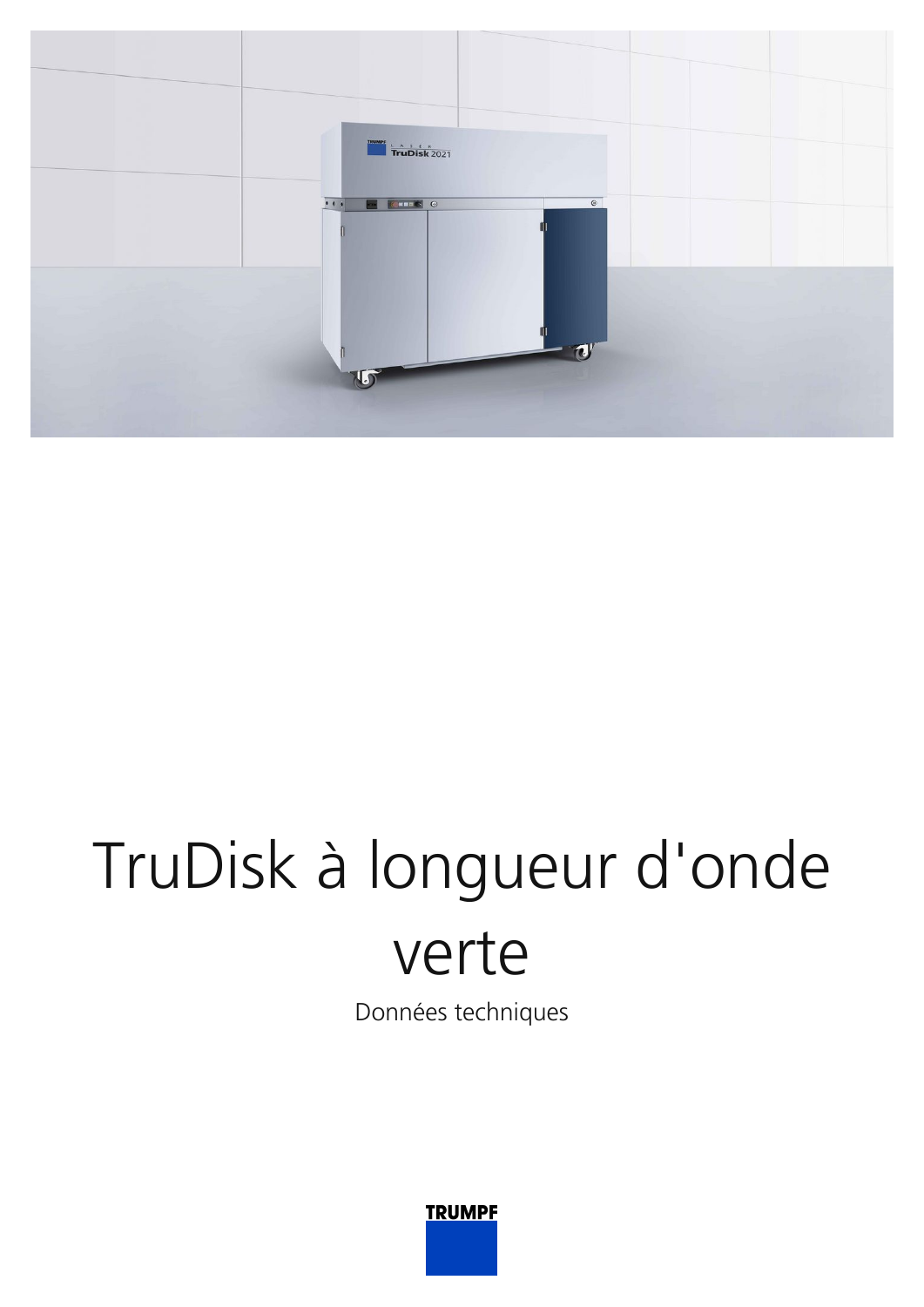| PUISSANCE LASER SUR LA PIÈCE À<br>USINER AVEC LONGUEUR DE<br>CÂBLE À FIBRE OPTIQUE 10 M                           | 200 W          | 400 W                 | 1000 W                                     |
|-------------------------------------------------------------------------------------------------------------------|----------------|-----------------------|--------------------------------------------|
| PUISSANCE LASER SUR LA PIÈCE À<br>USINER AVEC LONGUEUR DE<br>CÂBLE À FIBRE OPTIQUE 20 M                           |                | 380 W                 | 950 W                                      |
| STABILITÉ DE PUISSANCE EN<br>FONCTION DE LA PUISSANCE<br><b>NOMINALE</b>                                          |                |                       |                                            |
| CONSTANTE DE PUISSANCE TYPE<br>À LA PUISSANCE NOMINALE<br>PENDANT 8 HEURES À<br>TEMPÉRATURE AMBIANTE<br>CONSTANTE |                |                       | ± 0.5%                                     |
| CONSTANTE DE PUISSANCE MAX.<br>À LA PUISSANCE NOMINALE<br>PENDANT 8 HEURES À<br>TEMPÉRATURE AMBIANTE<br>CONSTANTE |                |                       | ± 1%                                       |
| PLAGE DE PUISSANCE RÉGLAGE<br>EN CONTINU                                                                          |                |                       | 30 W Régulation de la puissance<br>activée |
| PUISSANCE D'IMPULSION CRÊTE<br>MAX. AVEC LONGUEUR DE CÂBLE<br>À FIBRE OPTIQUE 10 M                                | 2 kW           | 4 kW                  |                                            |
| ENERGIE PAR IMPULSION MAX.<br>AVEC LONGUEUR DE CÂBLE À<br>FIBRE OPTIQUE 10 M                                      | 20J            | 40 J                  |                                            |
| RAPPORT CYCLIQUE MAX.                                                                                             | 10 %           | 10 %                  |                                            |
| DURÉE D'IMPULSION RÉGLABLE                                                                                        | 0,3 ms - 50 ms | 0,3 ms - 50 ms        |                                            |
| QUALITÉ DU FAISCEAU AU<br>POMPAGE DANS LE CÂBLE À FIBRE<br>OPTIQUE                                                | 4 mm = mrad    | $4 \text{ mm}$ = mrad | $2$ mm $\blacksquare$ mrad                 |
| OUVERTURE NUMÉRIQUE AU<br>DISPOSITIF DE DÉCOUPLAGE<br>APRÈS LE CÂBLE À FIBRE OPTIQUE                              | 0,1            | 0,1                   | 0,1                                        |
| LONGUEUR D'ONDE                                                                                                   | 515 nm         | 515 nm                | 515 nm                                     |
| DIAMÈTRE MIN. DU CÂBLE À FIBRE<br><b>OPTIQUE</b>                                                                  | $100 \mu m$    | $100 \mu m$           | $50 \mu m$                                 |
| <b>MODÈLE</b>                                                                                                     |                |                       |                                            |
| LARGEUR                                                                                                           | 1340 mm        | 1340 mm               | 1340 mm                                    |
| <b>HAUTEUR</b>                                                                                                    | 1430 mm        | 1430 mm               | 1430 mm                                    |
| <b>PROFONDEUR</b>                                                                                                 | 725 mm         | 725 mm                | 725 mm                                     |
| NOMBRE MAX. CÂBLES À FIBRE<br>OPTIQUE                                                                             | $\overline{2}$ | $\overline{2}$        | 2                                          |
| <b>IMPLANTATION</b>                                                                                               |                |                       |                                            |
| INDICE DE PROTECTION                                                                                              | <b>IP54</b>    | IP54                  | IP54                                       |
| TEMPÉRATURE AMBIANTE                                                                                              | 10 °C - 50 °C  | 10 °C - 50 °C         | $10 °C - 50 °C$                            |

**TruDisk Pulse 221 TruDisk Pulse 421 TruDisk 1020**

**TruDisk 2021 TruDisk 3022**

- -

## **PARAMÈTRES LASER**

**PARAMÈTRES LASER**